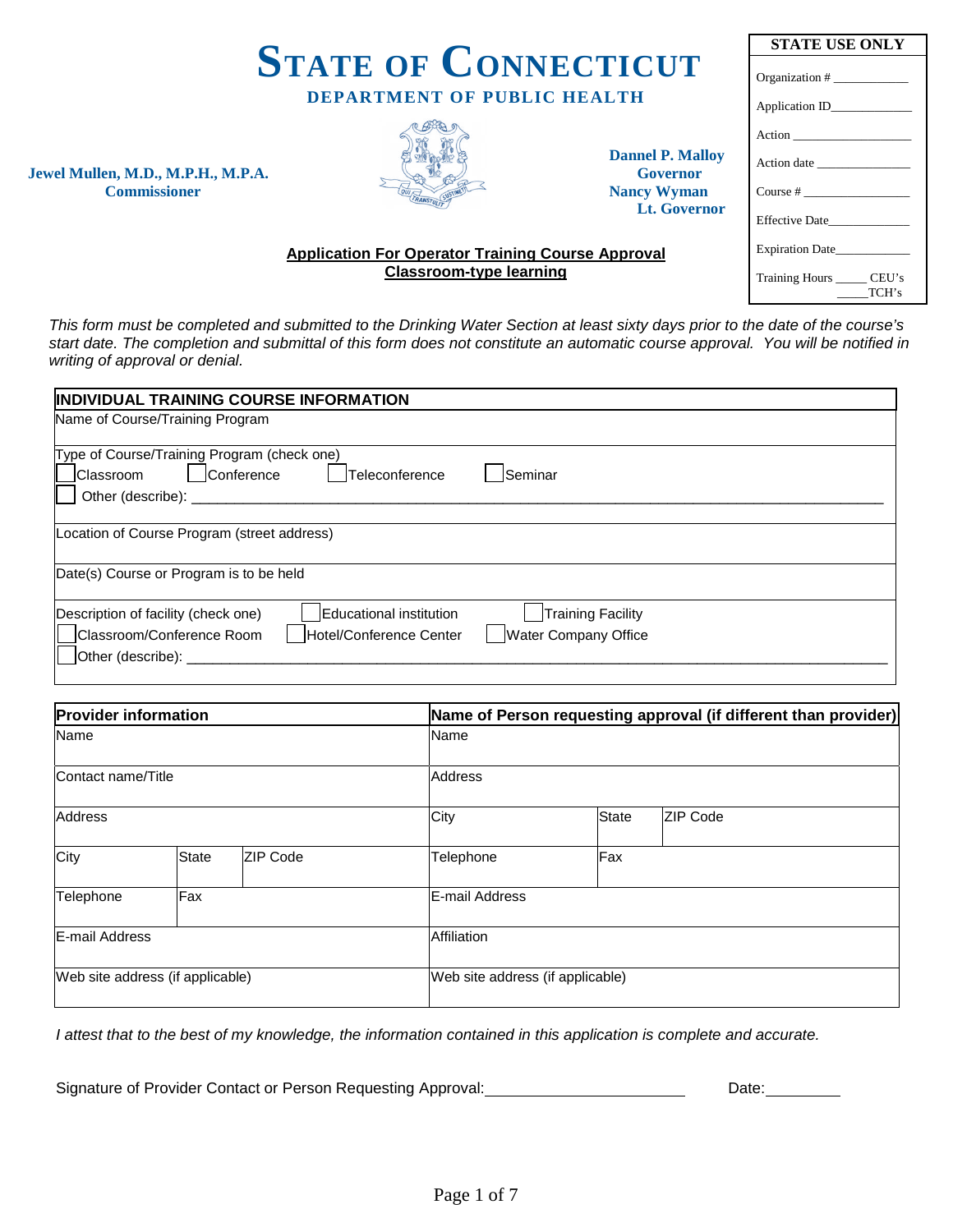### **TRAINING RELEVANCY INFORMATION**

Please briefly describe how the training you submitted for approval applies to the operation of a public water system:

The following must be submitted with your course approval application (check off each that is included with this submission):

| 1. A list of all instructional material (material must be made available to the DPH upon their request).<br>2. A list of any audiovisual materials to be used, such as videotapes, slides, slide/tape presentation, films and<br>overheads.<br>3. Biographies/resumes of instructor(s) which details the instructor's competence in the subject matter.<br>4. The course outline showing the topic(s) to be presented and time allotted for each (including beginning and<br>ending times). The outline must include the training course or session objective(s) (Credit for training hours is<br>based upon actual contact time in the training). All breaks and meal times must be noted on the agenda and will<br>not count toward contact time. Excessive time allotted for introduction or welcomes will not count toward contact<br>time. The minimum credit issued is one training (1.0) hour. Credit issued in increments of one-half (0.5) hour.<br>5a. A copy of the certificate of completion being issued to the attendees is attached, which must contain but not<br>limited to the following information:<br>attendee's/operators name;<br>name of course;<br>training hours issued;<br>date the course was held;<br>name of the co-sponsoring or sanctioning organization, if applicable;<br>name of responsible individual within the organization;<br>name of organization issuing certificate and keeping the records;<br><b>OR</b><br>5b. Applicant will use the certificate of completion template attached to the application (see p. 5 of 7),<br>6a. A copy of the attendance roster to be used is attached, which must contain but is not limited to the following<br>information:<br>name of the course;<br>training hours issued;<br>course code if applicable;<br>date and time the course was held;<br>location of the course;<br>name of course instructor;<br>names of attendees;<br>morning and afternoon section for signing in and out.<br>(If the course is for more than one day the roster must show each day of attendance),<br><b>OR</b><br>6b. Applicant will use the class roster template attached to the application (see p. 6 of 7),<br>7a. A copy of the training evaluation form which measures the quality of the training is attached,<br><b>OR</b><br>7b. Applicant will use the training evaluation template attached to the application (see p. 7 of 7). | submission): |
|-----------------------------------------------------------------------------------------------------------------------------------------------------------------------------------------------------------------------------------------------------------------------------------------------------------------------------------------------------------------------------------------------------------------------------------------------------------------------------------------------------------------------------------------------------------------------------------------------------------------------------------------------------------------------------------------------------------------------------------------------------------------------------------------------------------------------------------------------------------------------------------------------------------------------------------------------------------------------------------------------------------------------------------------------------------------------------------------------------------------------------------------------------------------------------------------------------------------------------------------------------------------------------------------------------------------------------------------------------------------------------------------------------------------------------------------------------------------------------------------------------------------------------------------------------------------------------------------------------------------------------------------------------------------------------------------------------------------------------------------------------------------------------------------------------------------------------------------------------------------------------------------------------------------------------------------------------------------------------------------------------------------------------------------------------------------------------------------------------------------------------------------------------------------------------------------------------------------------------------------------------------------------------------------------------------------------------------------------------------------------------------------------------------|--------------|
|                                                                                                                                                                                                                                                                                                                                                                                                                                                                                                                                                                                                                                                                                                                                                                                                                                                                                                                                                                                                                                                                                                                                                                                                                                                                                                                                                                                                                                                                                                                                                                                                                                                                                                                                                                                                                                                                                                                                                                                                                                                                                                                                                                                                                                                                                                                                                                                                           |              |
|                                                                                                                                                                                                                                                                                                                                                                                                                                                                                                                                                                                                                                                                                                                                                                                                                                                                                                                                                                                                                                                                                                                                                                                                                                                                                                                                                                                                                                                                                                                                                                                                                                                                                                                                                                                                                                                                                                                                                                                                                                                                                                                                                                                                                                                                                                                                                                                                           |              |
|                                                                                                                                                                                                                                                                                                                                                                                                                                                                                                                                                                                                                                                                                                                                                                                                                                                                                                                                                                                                                                                                                                                                                                                                                                                                                                                                                                                                                                                                                                                                                                                                                                                                                                                                                                                                                                                                                                                                                                                                                                                                                                                                                                                                                                                                                                                                                                                                           |              |
|                                                                                                                                                                                                                                                                                                                                                                                                                                                                                                                                                                                                                                                                                                                                                                                                                                                                                                                                                                                                                                                                                                                                                                                                                                                                                                                                                                                                                                                                                                                                                                                                                                                                                                                                                                                                                                                                                                                                                                                                                                                                                                                                                                                                                                                                                                                                                                                                           |              |
|                                                                                                                                                                                                                                                                                                                                                                                                                                                                                                                                                                                                                                                                                                                                                                                                                                                                                                                                                                                                                                                                                                                                                                                                                                                                                                                                                                                                                                                                                                                                                                                                                                                                                                                                                                                                                                                                                                                                                                                                                                                                                                                                                                                                                                                                                                                                                                                                           |              |
|                                                                                                                                                                                                                                                                                                                                                                                                                                                                                                                                                                                                                                                                                                                                                                                                                                                                                                                                                                                                                                                                                                                                                                                                                                                                                                                                                                                                                                                                                                                                                                                                                                                                                                                                                                                                                                                                                                                                                                                                                                                                                                                                                                                                                                                                                                                                                                                                           |              |
|                                                                                                                                                                                                                                                                                                                                                                                                                                                                                                                                                                                                                                                                                                                                                                                                                                                                                                                                                                                                                                                                                                                                                                                                                                                                                                                                                                                                                                                                                                                                                                                                                                                                                                                                                                                                                                                                                                                                                                                                                                                                                                                                                                                                                                                                                                                                                                                                           |              |
|                                                                                                                                                                                                                                                                                                                                                                                                                                                                                                                                                                                                                                                                                                                                                                                                                                                                                                                                                                                                                                                                                                                                                                                                                                                                                                                                                                                                                                                                                                                                                                                                                                                                                                                                                                                                                                                                                                                                                                                                                                                                                                                                                                                                                                                                                                                                                                                                           |              |
|                                                                                                                                                                                                                                                                                                                                                                                                                                                                                                                                                                                                                                                                                                                                                                                                                                                                                                                                                                                                                                                                                                                                                                                                                                                                                                                                                                                                                                                                                                                                                                                                                                                                                                                                                                                                                                                                                                                                                                                                                                                                                                                                                                                                                                                                                                                                                                                                           |              |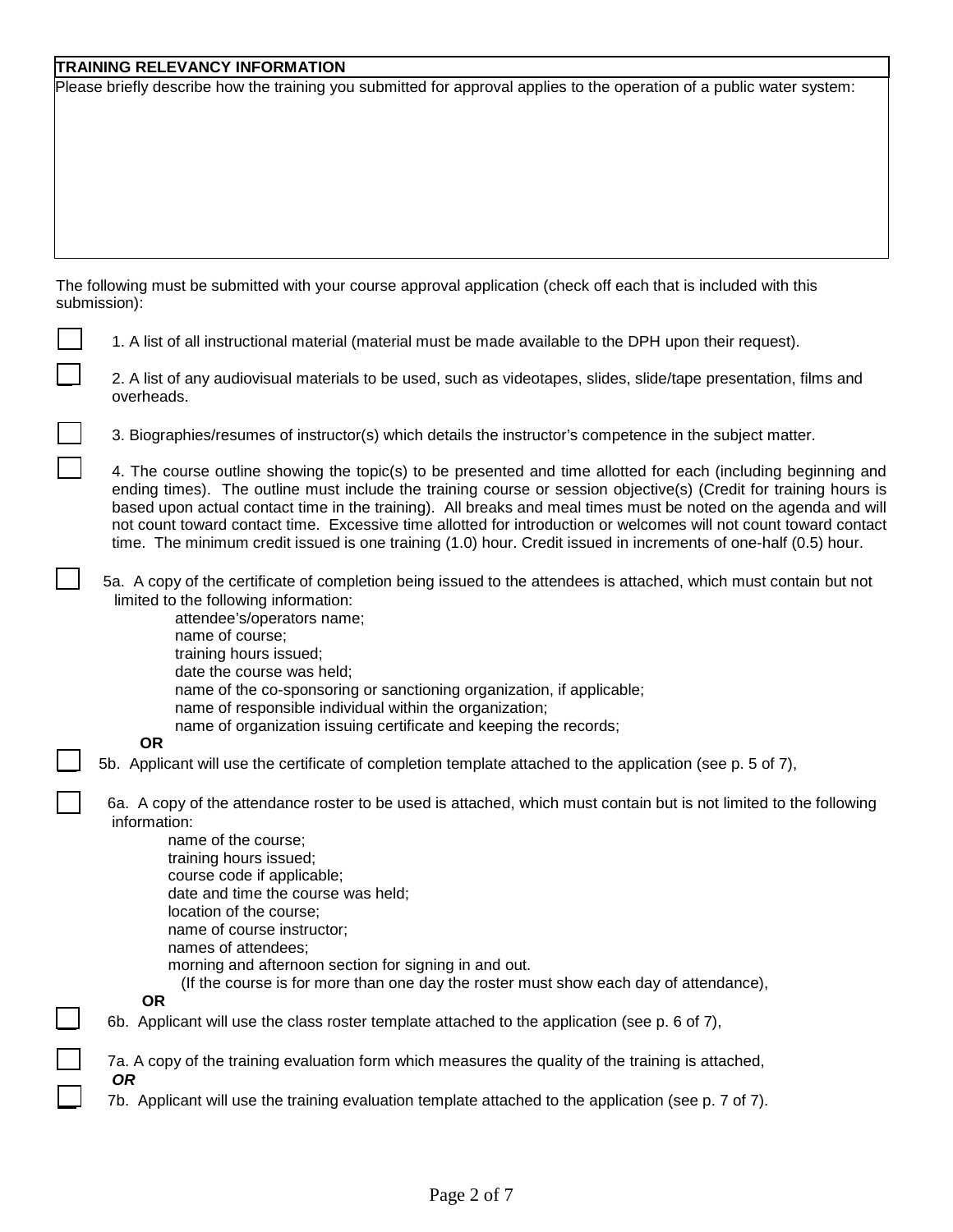#### **8. TYPE OF CONTINUING EDUCATION UNIT ISSUED (Select One)**

| Continuing Education Unit<br>ΟR | How many CEU's? |
|---------------------------------|-----------------|
| Training Contact Hours          | How many TCH's? |

#### **EQUIVALENCIES AND DEFINITIONS**

#### **Equivalencies**

- Courses granting Continuing Education Units (CEU) will be issued training hours on a basis of one  $(1.0)$  CEU = ten  $(10)$  training hours.
- College credit for applicable courses will be issued at 15 training hours per 1 credit hour.
- Courses granting Training Contact Hours (TCH) will be issued training hours on a basis of one (1.0)  $TCH = one (1.0)$  training hour.

### Definitions:

*Continuing Education Unit (CEU):* Ten contact hours of participation in an organized continuing education experience under responsible sponsorship, capable direction and qualified instruction (refer to the IACET Continuing Education Unit Criteria and Guidelines, Fifth Edition, for the ten specific CEU criteria).

*Training Contact Hour (TCH):* One clock hour (60 minutes) of interaction as defined under contact. Contact is defined as interaction between a learner and instructor. Contact implies two way communication in order for the learner to receive feedback to monitor and assess learning.

#### **9. NON-ENDORSEMENT STATEMENT (Select One)**

The training provider will not include any product or service endorsements as part of the course content. *OR*

*Write your own statement (refer to Guidance Document Operator Certification Training Approval on DWS website for required content)*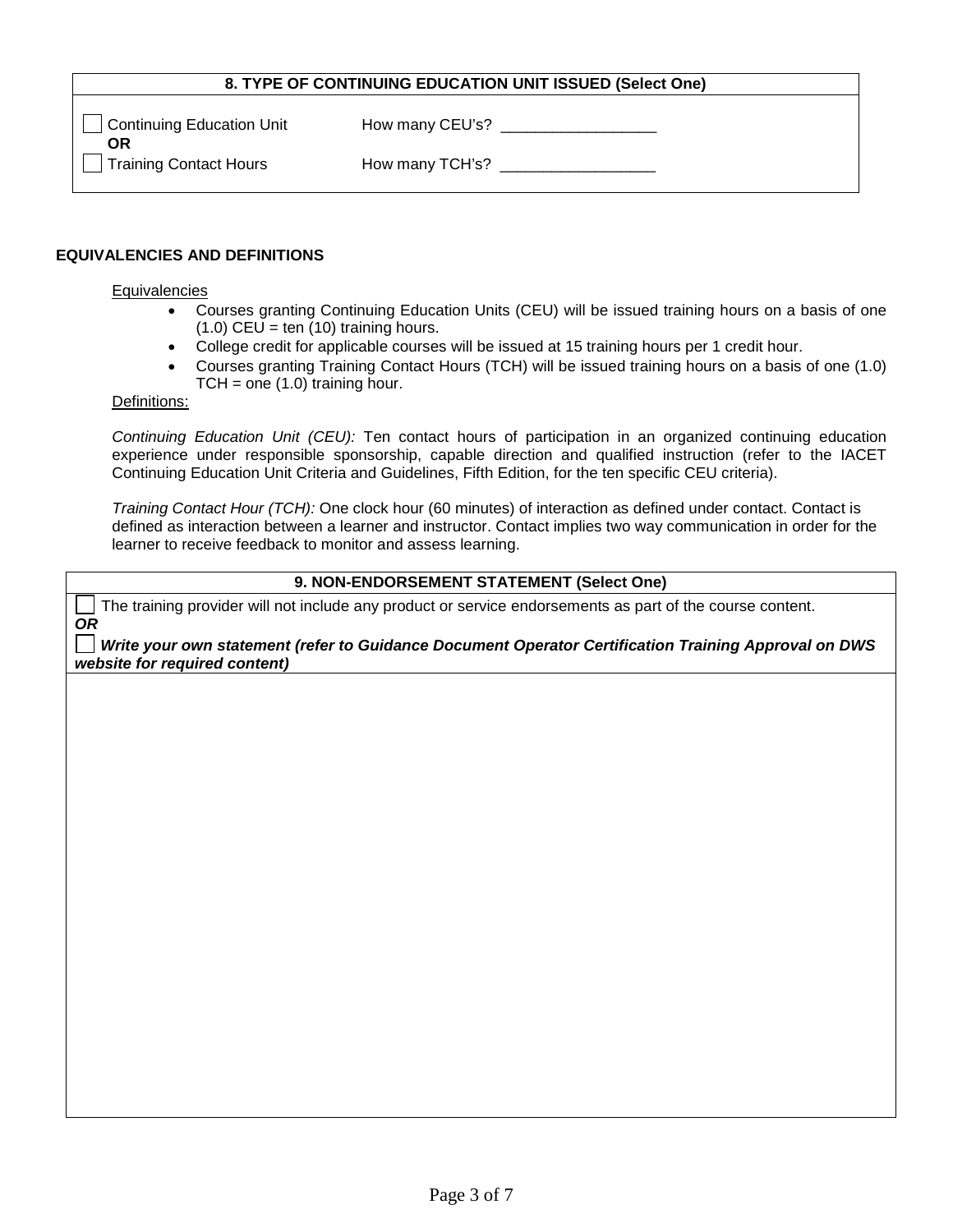#### **10. RECORDS RETENTION STATEMENT (Select One)**

 $\Box$  A copy of the prescribed training materials and course information will be retained on file by the organization for at minimum of seven years from the date training was offered. Copies of materials to be retained include: seminar instructional/training materials, attendance roster, evaluation forms, and course completion certificates **OR**

*Write your own statement (refer to Guidance Document Operator Certification Training Approval on DWS website for required content)*

#### **11. SATISFACTORY COMPLETION STATEMENT (Select One)**

No credit for training hours will be given prior to the completion of any training course. Participants must attend the entire session and satisfactorily complete the program. Training providers may issue full credit for training hours to participants that miss no more than 10% of the course, due to unusual circumstances (e.g. illness, emergencies). The completion date of a multi-day course is the last day of the course. **OR**

*Write your own statement (refer to Guidance Document Operator Certification Training Approval on DWS website for required content)*

### **Mail or Fax Completed Form to:**

State of Connecticut Department of Public Health Drinking Water Section 410 Capitol Avenue - MS # 51WAT P.O. Box 340308 Hartford, CT 06134 Fax: (860 )509-7359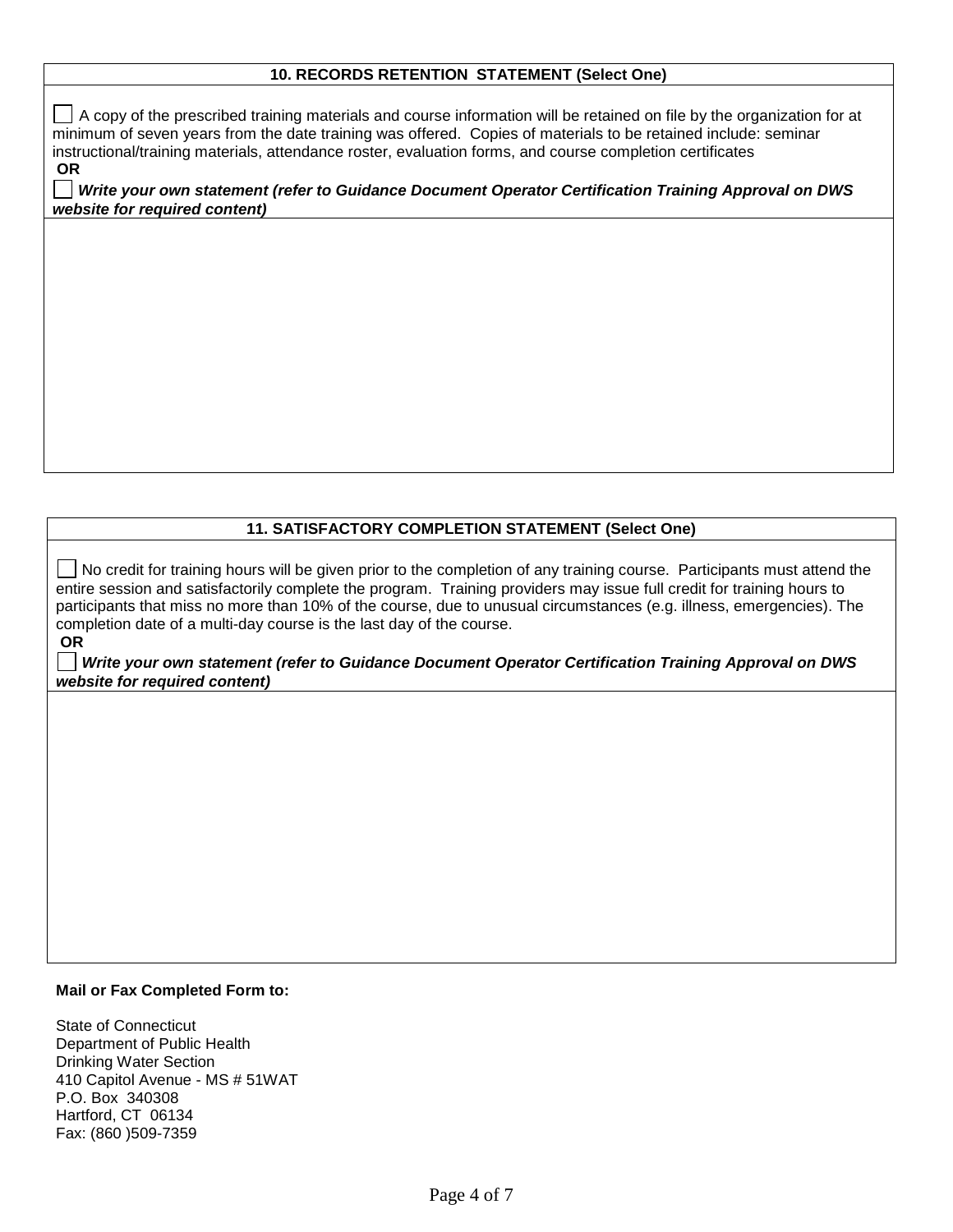# CERTIFICATE OF COMPLETION

## ISSUED TO Name of Recipient Address

# IN RECOGNITION OF SATISFACTORY COMPLETION OF THE

**(Date course was held) (List course title)**

## SPONSORED BY: Name of sponsoring organization *Name of co-sponsoring organization if applicable*

Approved for (Number of CEU's or TCH)

*Signature of Responsible party*

\_\_\_\_\_\_\_\_\_\_\_\_\_\_\_\_\_\_\_\_\_\_\_\_\_\_\_\_\_\_\_\_\_\_\_\_\_\_\_\_\_\_\_\_\_\_\_\_\_\_\_\_\_\_ Name of Responsible party: Name of Sponsoring organization:\_\_\_\_\_\_\_\_\_\_\_\_\_\_\_\_\_\_\_\_\_\_\_\_\_\_\_ Sponsoring Authority: \_\_\_\_\_\_\_\_\_\_\_\_\_\_\_\_\_\_\_\_\_\_\_\_\_\_\_\_\_\_\_\_\_\_\_\_

\_\_\_\_\_\_\_\_\_\_\_\_\_\_\_\_\_\_\_\_\_\_\_\_\_\_\_\_\_\_\_\_\_\_\_\_\_\_\_\_\_\_\_\_\_\_\_\_\_\_\_\_\_\_\_

Name of Organization issuing certificate & maintaining records:

Street:\_\_\_\_\_\_\_\_\_\_\_\_\_\_\_\_\_\_\_\_\_\_\_\_\_\_\_\_\_\_\_\_\_\_\_\_\_\_\_\_\_\_\_\_\_\_\_\_\_\_ City, State, Zip:\_\_\_\_\_\_\_\_\_\_\_\_\_\_\_\_\_\_\_\_\_\_\_\_\_\_\_\_\_\_\_\_\_\_\_\_\_\_\_\_\_\_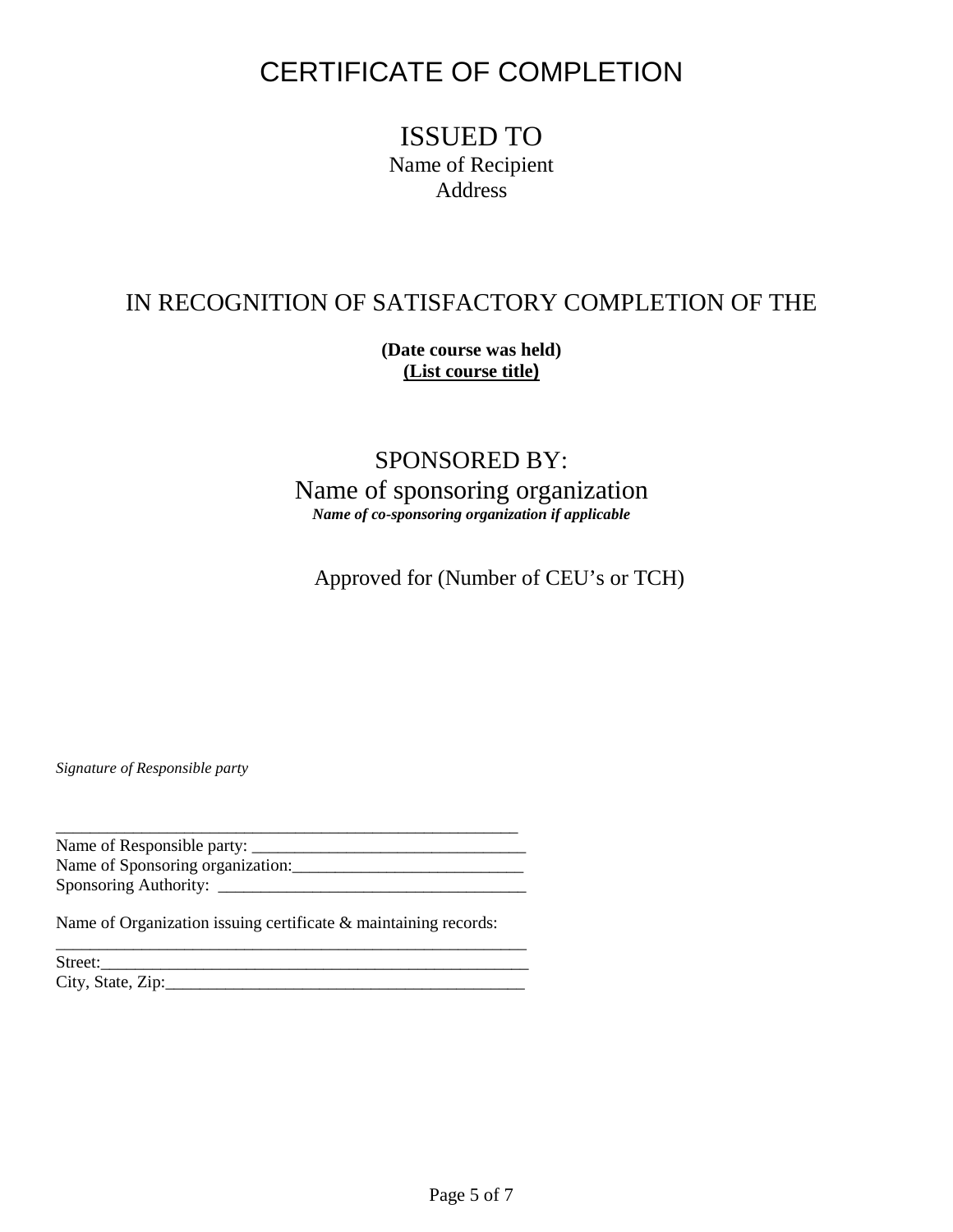# **CLASS ROSTER**

Name of Course: Date: Course Code (if applicable): Time of Class: Location: Instructor: Amount of TCH or CEU: \_\_\_\_\_(unit)

| Am sign in    | <b>Time</b> |          | Pm sign in    | Time    |         |
|---------------|-------------|----------|---------------|---------|---------|
|               |             | ')ut     |               |         | )ut     |
| Teffrey Tones | 8:01 am     | 11:50 am | Teffrey Tones | 1:33 pm | 4:00 pm |